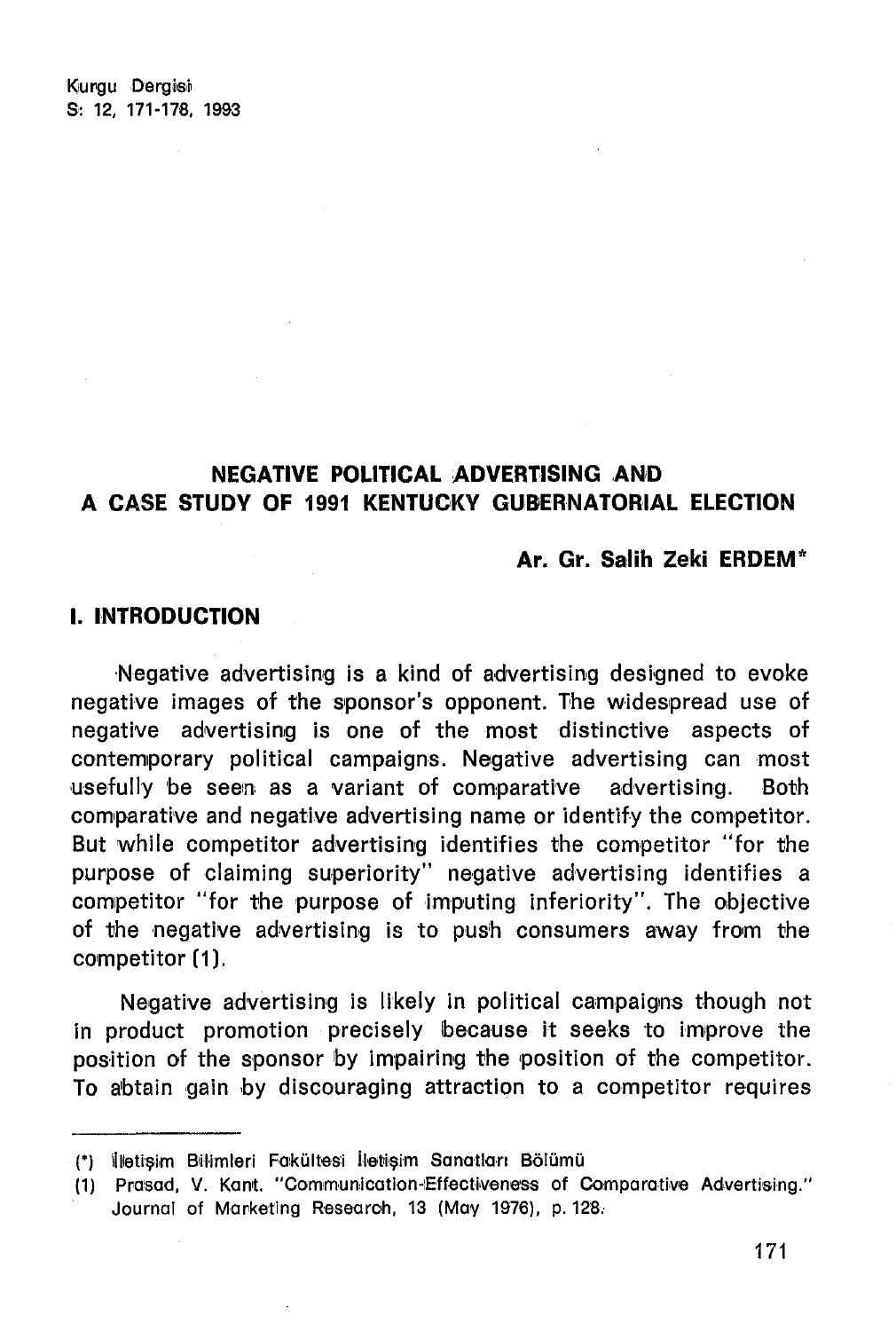a market which has only two "brands" of the desired item. If, for example, there were only two brands of cereal, dissuading customers from purchasing the competitor's brand would benefit the sponsor because it would leave only the sponsor's brand to purchase. But in a market that has more than two brands, moving customers away from one competitor will not quarantee they more forward the sponsor. Given multiple brands of cereal, dissuading customers from buying one leaves all the others. The aponsor is one of many remaining brands and has a proportionately lower probability of winning sales. Only in a two brand market will moving customers away from the competition benefit the sponsor. Given this constraint, negative advertising is not a liikely strategy in a multi-brand product campaign but is a likely strategy in two party political campaigns.

Negative advertising should be distinguished from those competitive advertisements which deseribe a positive attrlbute of the sponsor and in doing so imply an absence of that attribute in the competitor. If the advertising focuses primarily on enhancing perceptlons of the sponsor, even at the expense of the competitor, it would be classified as "comparative" rather than "negative". Only if advertising focuses primarily on degrading perceptions of the rival, to the advantage of the sponsor, would it be calssified as "negative". For example, the 1964 Johnson commercial which stated that the hot line "only rings in a serious crisis... keep it in the hands of a man who's proven himself responsible," implied that Goldwater was not responsible. However, since the focus of the ad was Johnson's qualtflcatlons with the implication of Goldwater's lack of qualifications, it is a comparative rather than a negative ad(2).

Negative advertising identifies the opponent and explicitly refers to either his general image or his specific policies with the goal of creating negative effect. An example of a negative advertisement making a general reference to the opponent is a 1964 Johnson spot in whlch a young man says, ''('ve always been a Republican but this man scares me... so many men with strange ideas seem to be for Goldwater... My party made a mistake and i am going to have to vote against that mistake." A 1968 Humphrey spot had only the words "Spiro Agnew for Vice-President" on the

<sup>(2)</sup> Giges, Nancy. "Comparative Ads: Better than...?" Advertising Age, 51 (September 22. 1980). pp. 59·60.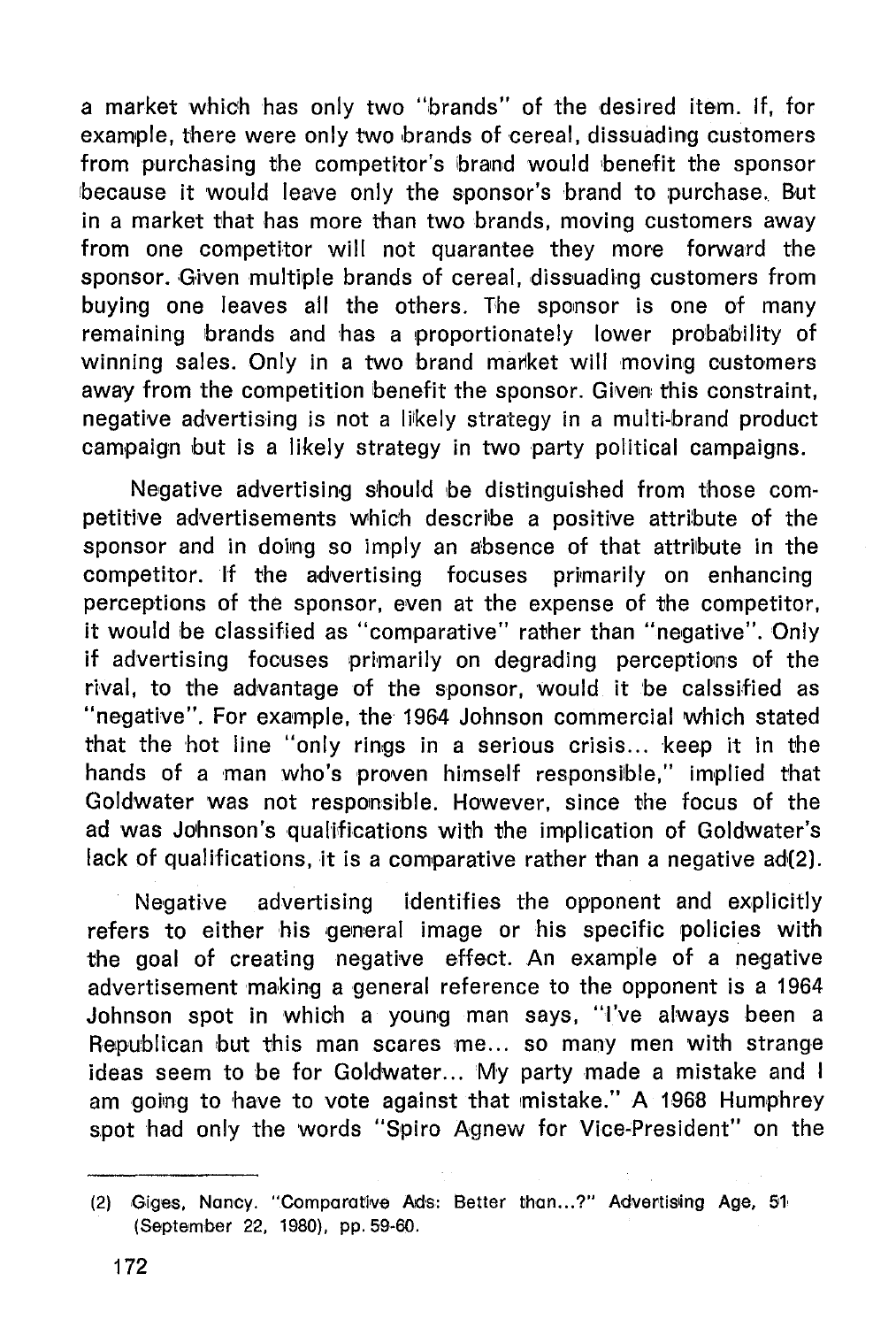screen with the sounds of lauqhter in the baokground and an announcer offering "this would be funny if it wasn't serious" (3).

Larry J. Sebato estimates that a third of all spot commercials in recent political campaigns are negative advertisements and that the proportion of negative advertisements is rislnq (4). This trend has been encouraged by three unrelated legal touchstones. First, Section 315 of the Communication Act of 1934 permits broadcasters to refuse product or service commercials which theyare deceptive or misleading but denies them the right to do so with political candidate commercials {5). Second, the Supreme Court rullnq in: New York Times v. Sullivan (1964) made it very difficult for public figures (be they officeholders or persons in the public eye) to recover damaqes for defamatory statements that hurt their reputations. Third. the 1976 Amendment to the Federal Election Campalqn Act (in response to the Supreme Court ruling Buokley v. Valeo (1976)) permitted unlimited expenditures for candidates by private individuals and political action committees as long as the spenders were not in collusion with the candidate. This means that while individuals and PACs are limited in the amount they can give to a candidate, they are not limited in the amount they can spend on a candidate's behalf. Advertisements produced by such independent supporters are often more aggressive than those produced by the candidates themselves (6).

### II. **HYPOTHESIS**

A research conducted in 1974 by McClure and Patterson indicates that television advertising contributes to voter's knowledge level. They report that about three-fourths of woters who recalled seeing a political advertisement in the 1972 presidential campaign could correctly identify the ad's message (7).

<sup>(3)</sup> iNaney, op, clt., p. 60.

<sup>(4)</sup> Salbato, Larry J. "The Rise of Political Consultants", New York: Basic Books, 1981, p. 165.

<sup>(5)</sup> Szybillo. George J. "Political Advertising and Broadcast Media." Journal of Advertising, 5 (Fall 1976), p. 43.

<sup>(6)</sup> Lammers, Nancy (ed), "Dollar Politics", 3rd ed., Washington: Congressional Quarterly, 1982, p. 87.

<sup>(7)</sup> McClure, Robert D. "Television News and Political Advertising." Communications Reseorch, 1 (Januory 1974), p.25.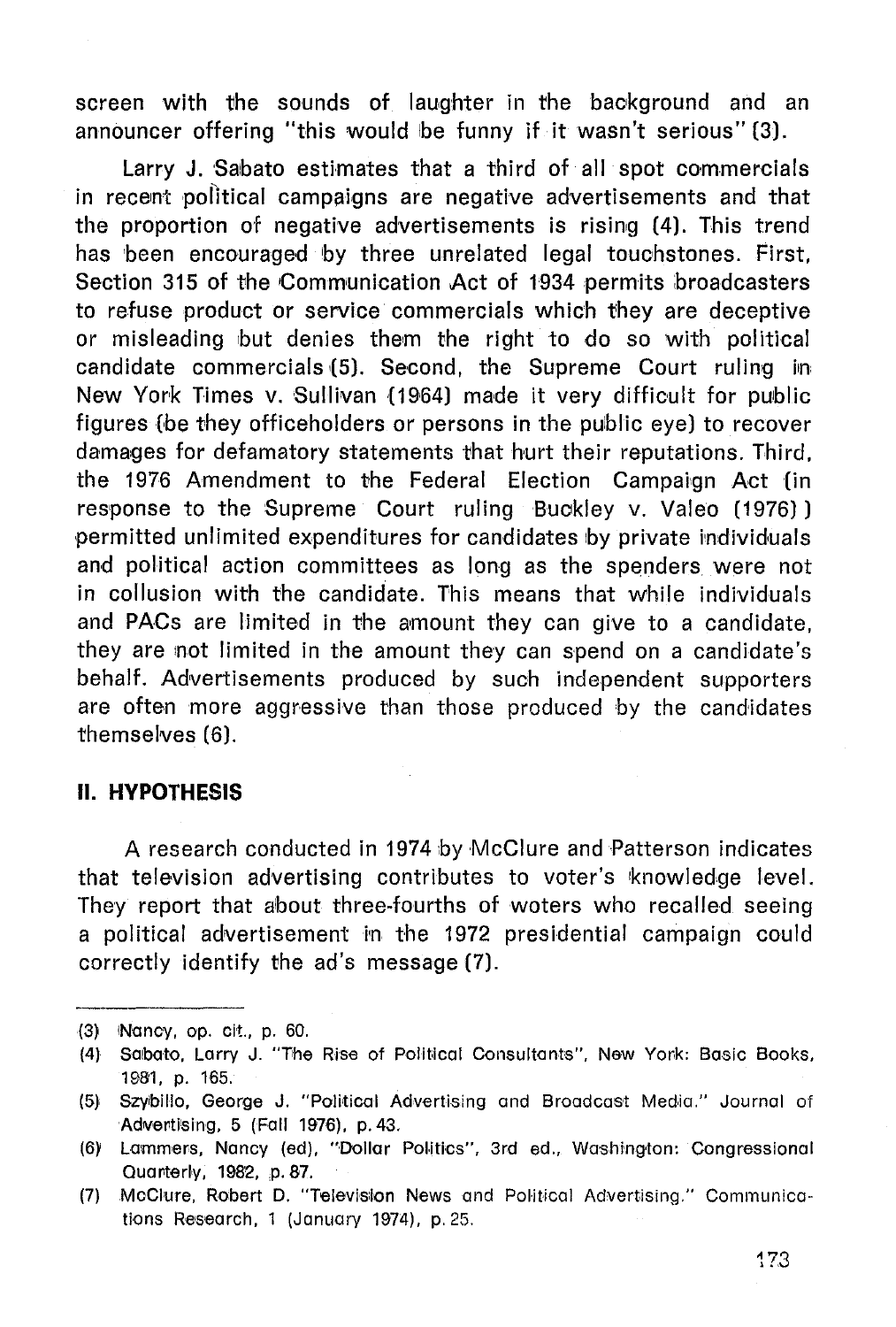Academic research on comparative advertising reports conflicting findings but reveals possible undesirable effects. Prasad found that comparative advertisements evoke higher recall than Brand X advertisements (comparisons with the "leading brand" as differentiated from a named competitor), but lower claim credibility (8). While corroborating Prasad's finding of comparative advertising evoking higher recall than Brand X advertisements, Murphy and Amundson found both comparative and Brand X advertisements to be less believable than noncomparative or straight sell messages (9).

The purpose of this study is to examine what the negative adertising is and how it is distinguished from comparative advertising and also to approach the 1991 Kentucky Gubernatorial Election as a case study in terms of negative political advertising.

Based on these emprical findings and theoretical formulations the hypothesis derived is:

H: Negative political advertising affects voter evaluations of candidates and the criteria for making those evaluations in sponsor's (who finance the negative advertising) favor.

## **III. METHODOLOGY AND FINDINGS**

As mentioned above this study examines the 1991 Kentucky Gubernatorial Election in the light of negative political advertising.

This election is an interesting one in which to study political advertising for several reasons. The Jones/Hopkins election had a high level campaign expenditures. Jones raised \$4.2 million for the primary and \$ 3.4 million for the general election. He has received about \$86.000 from people affiliated Turfway racetrack and about the same amount from people connected with PIE Mutual, an Ohio based medical malpractice insurance company, plus \$450.000 from people connected with the thoroughbred industry. After the primary Jones started receiving a substantial amount of money from architects, engineers, road builders and others who do business

<sup>(8)</sup> Prasad, op. cit., p. 130.

<sup>(9)</sup> Murphy, John H. "The Communications-Effectiveness of Comparative Advertising for a New Brand Users of the Dominant Brand." Journal of Advertising, 10 (1981). p.16.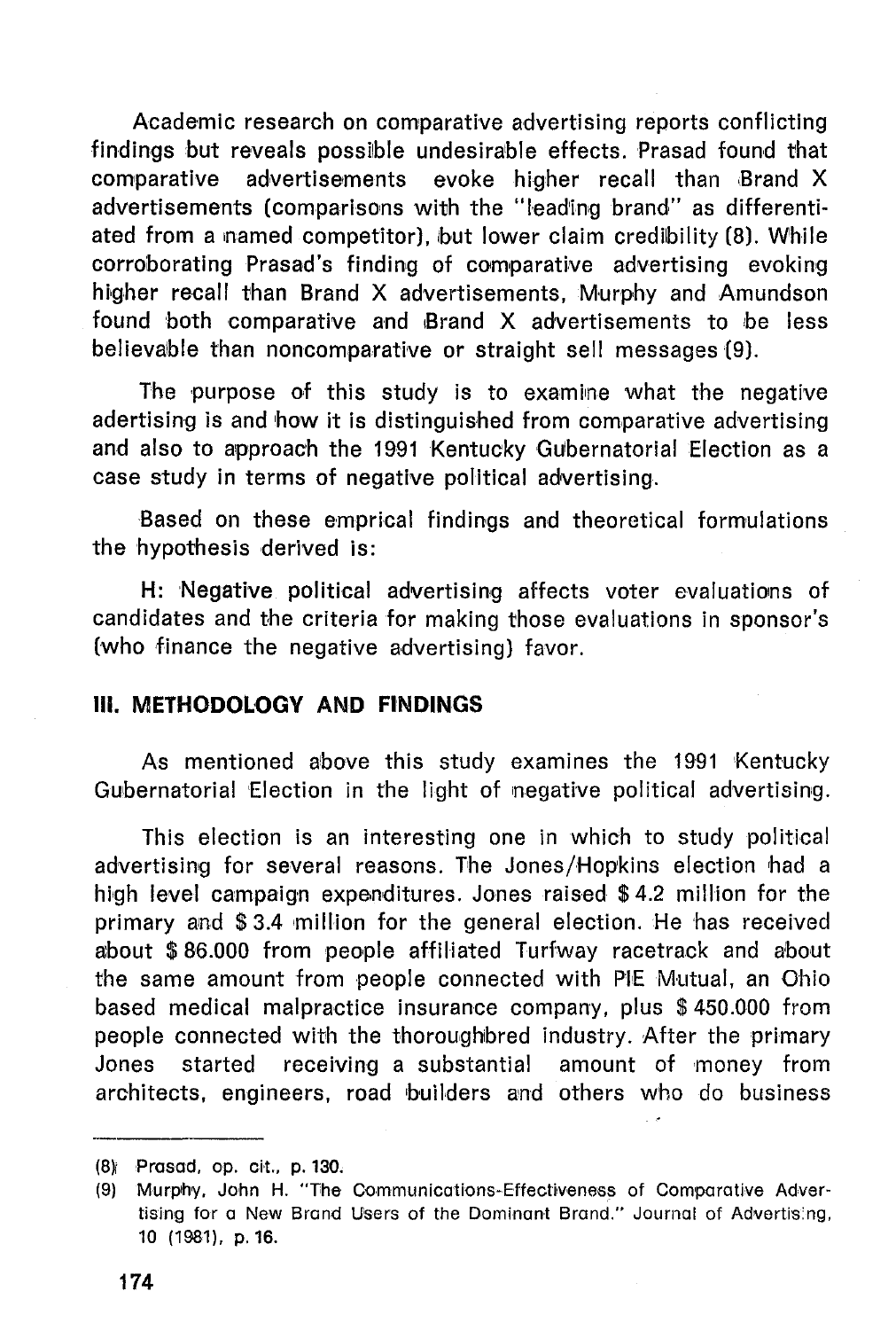with the state. On the other hand, the other candidate, who was the Repuiblican candidate, Hopkins raised \$ 1.5 million during the primary and \$1.56 million for the general election. The biggest group of people contri'butions that Hopklns has recelved is \$ 28.000 from the people associated with a Bourbon Country horse farm. He also has received contributions from the horse, coal, and banking industries and some road constructors.

Medla effects would also be expected to be strong because the race was at a high level. Research conducted by a local Kentucky newspaper indicated that political and negative political advertising caused people be fed up with the race. And so the participation to the election was at very low level. In November 5 1991 only 44% of registered voters cast ballots for governor. Most Kentuckians elected to stay away from the polis.

Democratic candidate Jones was the lieutenant governor of Kentucky, elected in 1987. He began running for governor even before he becarne lleutenant governor. He continued his front-runner's tactlcs, he refused to release his personal financial information. Instead, he has gone on the offensive lately attacking Hopkin's ethics in an effort to deflect Hopkin's attacks on Jones' personal finances. His more articulate television presence, especially during the two TV debate with Hopkins, and the heavy Democratic registration might be considered as the advantages of Jones.

The main promises given by Jones about taxes, he said he would not raise taxes. He proposed eliminating the state income tax on private pensions and suggested changing the inheritance tax. About abortion, he said that the decision about whether to have an abortion should be left to the woman during the first three months of pregnancy; the woman loses the right to make that choice after the first three months. About the environment, "right to work", and the ethics in government he said the same things with his rival, Hopkins.

What Hopkins said about the taxes is that he would not raise taxes. He would like to ellmlnate the state ineome tax on private pensions and cut the state inheritance tax. He has not specified any cuts in state government to pay for these cuts. About abortion, he favored outlawing abortion except in the cases of rape, incest and threat to the life of the morher.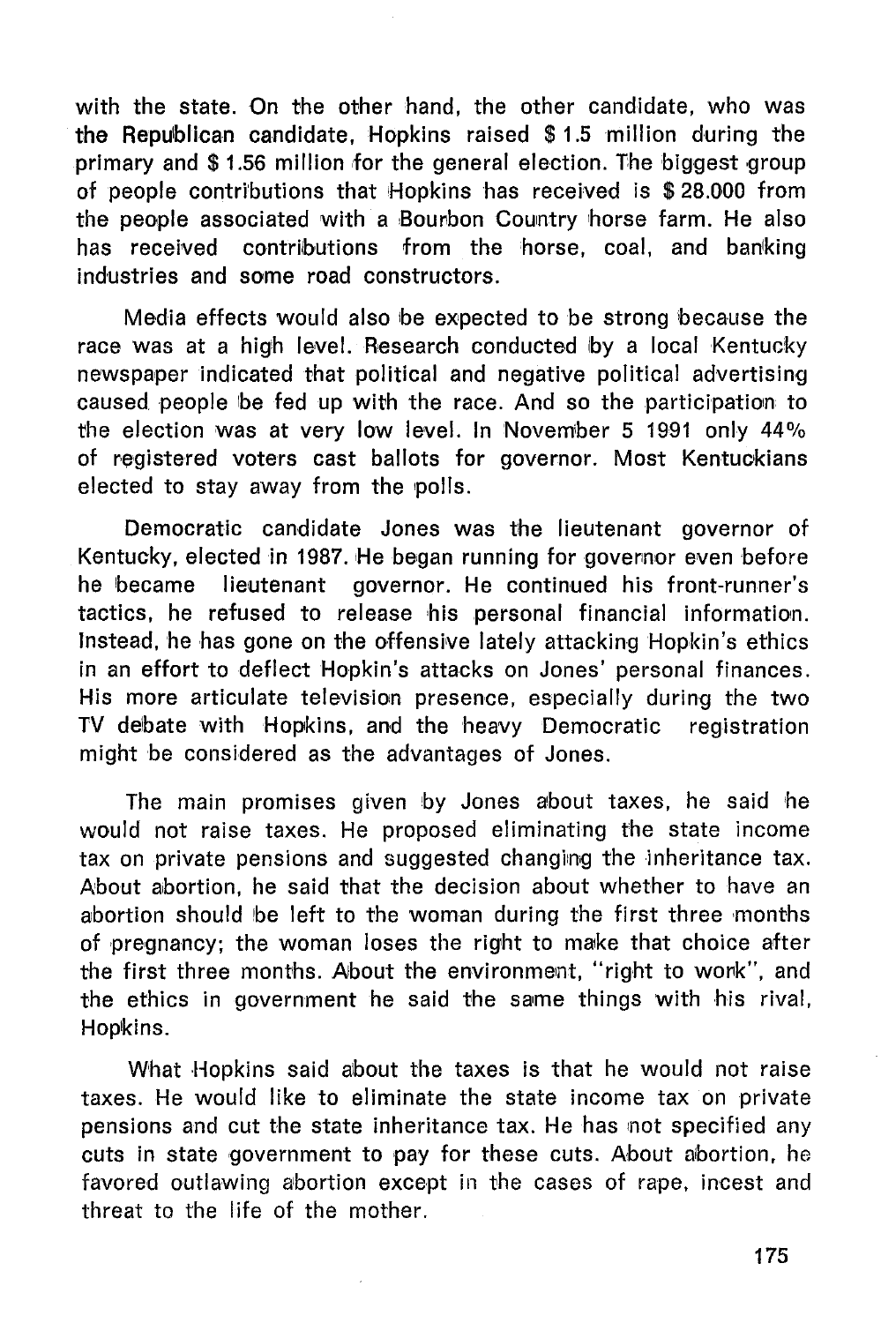The most important side of this gubernatorial race is that Hopkins concentrated all his campaign on Jones' tax record. And Hopkins approached to this in a rude way. So this approach created a strong anger on the public and his negative advertisements created a negative image upon Hopkins. When we look at all the election strategies of both candidates, we shall see that this is the main mistake made by Hopkins. The other gaffes and controversies about the Hopkins campaign are as follows:

1. For years, Hopkins' congressional resumes said he served in the Marines during the Korean War. He persisted in saying this during a news conference. In fact, Hopkins did not join the Marines until nearly a year after the armistice was signed.

2. Some of Hopklns' congressional resumes also said he attended Purdue and Southern Methodist universities. In fact, he took a few insurance-related courses.

3. In march 1991, Hopkins told the Herald-Leader that he did not favor any changes in the state's abortion laws, but he quickly backtracked when the article came out saying he wanted to outlaw abortions except in the cases of rape, lncest, and threat to the life of the mother.

4. After the first October debate, Hopkins said he would not oppose jail terms for women who had abortions. With 30 minutes his campaign reversed that position.

5. If Hopklns is elected governor, he said he would legally take \$660.000 from his congressional campaign fund and keep the money for his personal use. Hopkins said that he would not do this, but he refused to sign legally binding statement to that effect.

6. After the news broke that members of Congress had been writing bad checks on the House bank without penalty, Hopkins' campaign said that he might have written one bad check. Hopklns later disclosed that he had written 32 bad checks- totaling more than \$ 4.000- during a one-year period.

The gaffes and controversies for Jones' campaign:

1. In 1984, an outbreak of equine viral arteritis started on Jones' farm. The virus eventually affected horses at more than 30 farms. Some people said Jones was too slow in reporting the disease and could 'have taken more steps to keep it from spreading.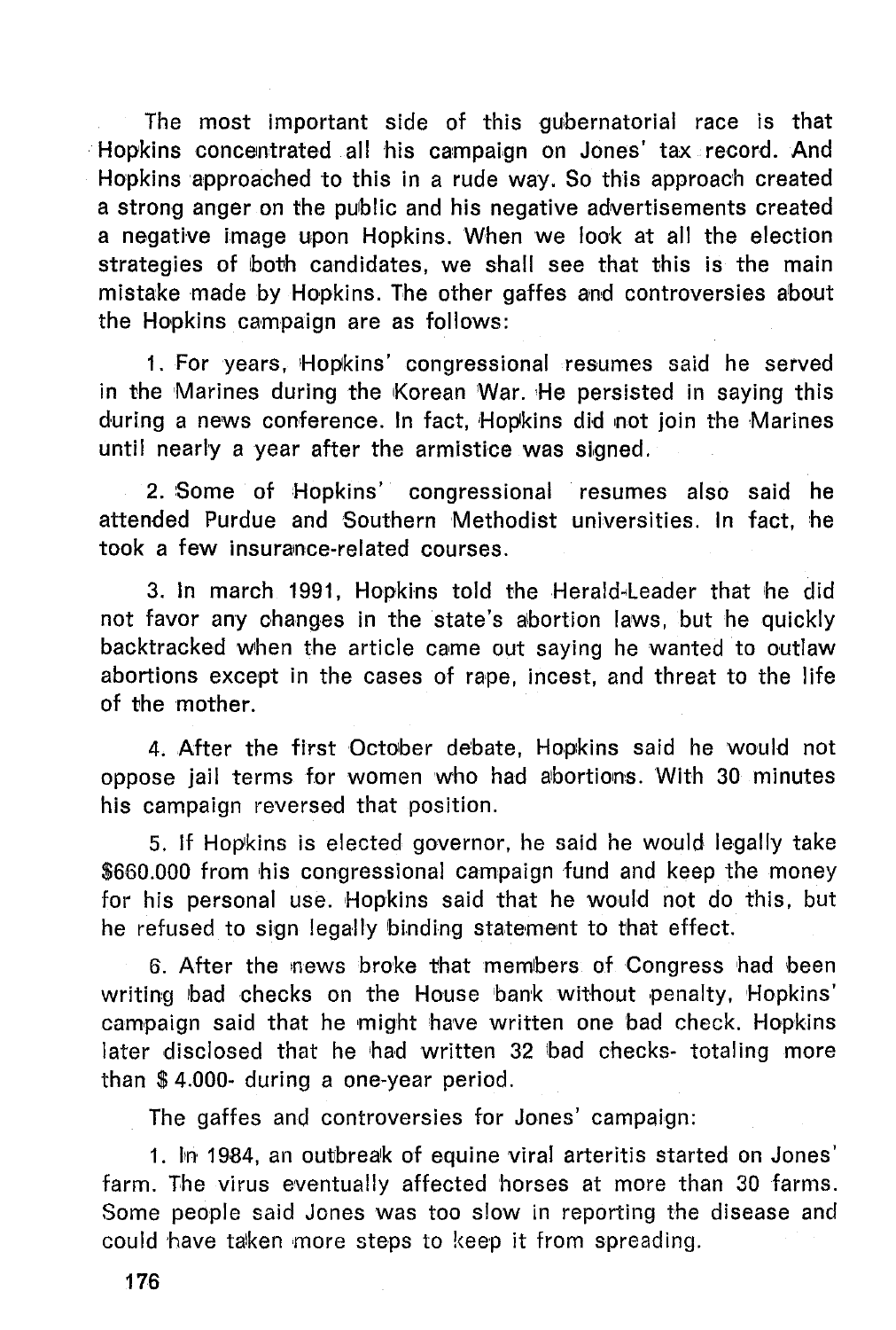2. In 1985, a barn fire at Airdrie Stud killed 15 horses, Jones was near the barn minutes before the fire. He first offered to take a lie detector test, then he refused investigators were never be able to determine the eause of the fire.

3. In February 1991, Jones praised the 1990 education reforms, but he refused to say how he would have voted on the bill that included the reforms and a tax increase. After critical press coverage and attaeks from one of his opponents, Jones finally aeknowledged that he would have supported the bill.

4. Jones furthered this image that he was ducking questions when he refused to say how he would have voted as president of the Senate, on a controversial drunken driving amendment. He said the politics of it is if you dorı't have to make a deeision, you are a damned-fool if you do, and why do I want to alienate 50 % of the people?

5. Jones has promised to take the "For sale" sign off the Capitol. But Hopkins said Jones was opening the door to conflicts of interest. Jones was owed \$1.6 million from money that he lent to his 1987 campaign for the lieutenant governor. He said he would accept donations while in office to pay off that debt but will not allow anyone to solicit contributions.

6. Dr. Michael Donald. the state veterinarian when Jones took office in 1987, said Jones pressed him to change state regulatlons that were hurting Jones' horse farm. Jones denied there was any pressure.

# **LV. CONCLUSION**

In November 5, 1991 44 % of registered veters east ballots for governor. Most Kentuekians eleeted to stay away from the polis. And Jones trounced Hopkins by surprising record margin of nearly 2 to 1.

As mentioned above, Hopkins approached to Jones' tax record in a very rude way and this eaused a strong anger upon the general public in the State of Kentucky. So, Hopkins using negative political advertising ereated a negative image against himself, instead of his opponent Democratic Jones. Also the election strategy generated by Hopklns ereated a very serlous negative effeets upon his own eredibility and palitieal eharaeter.